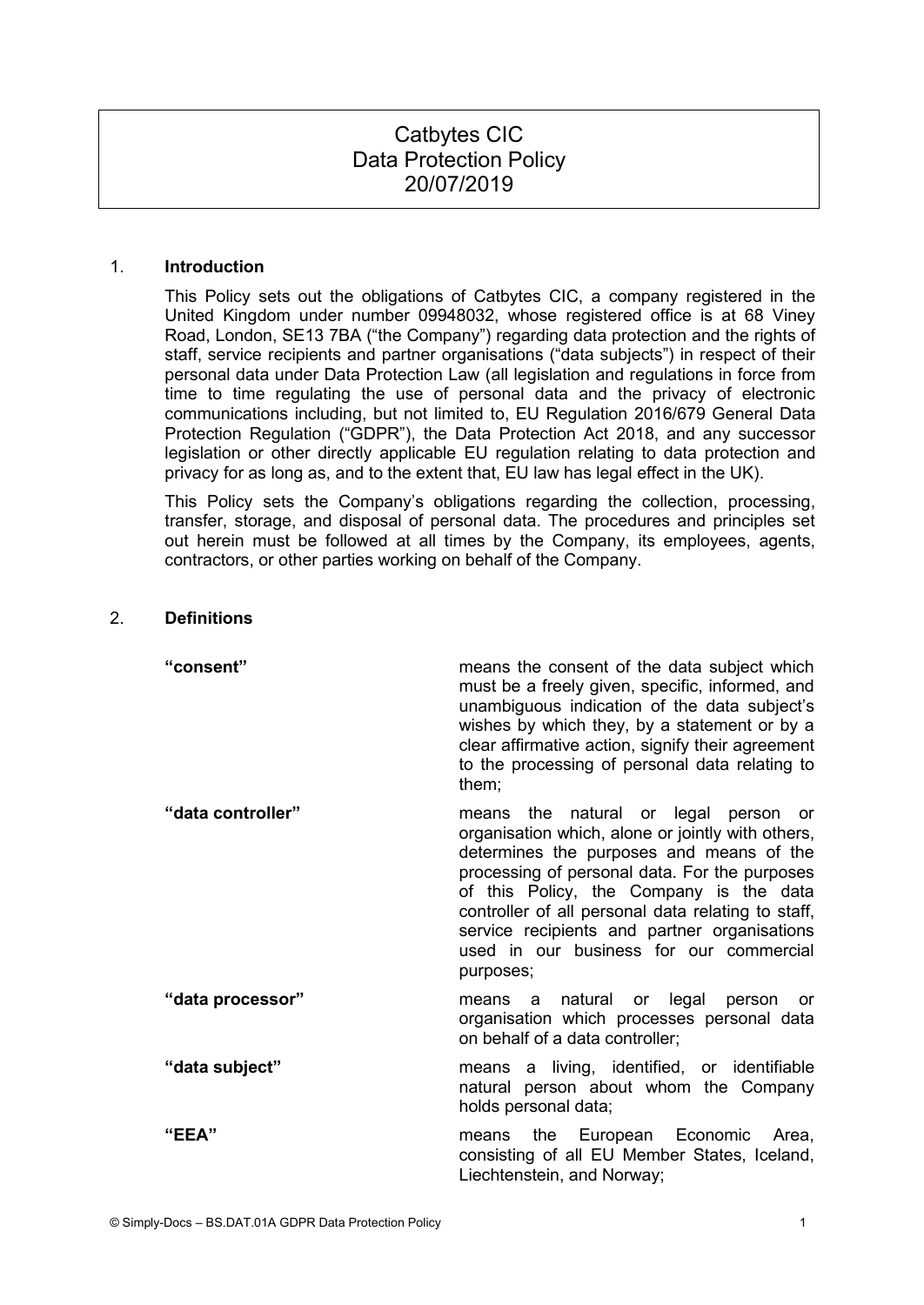| "personal data"        | means any information relating to a data<br>subject who can be identified, directly or<br>indirectly, in particular by reference to an<br>identifier such as a name, identification<br>number, location data, an online identifier, or<br>to one or more factors specific to the physical,<br>physiological, genetic, mental, economic,<br>cultural, or social identity of that data subject;                                                  |
|------------------------|------------------------------------------------------------------------------------------------------------------------------------------------------------------------------------------------------------------------------------------------------------------------------------------------------------------------------------------------------------------------------------------------------------------------------------------------|
| "personal data breach" | means a breach of security leading to the<br>accidental or unlawful destruction, loss,<br>alteration, unauthorised<br>disclosure of, or<br>access to, personal data transmitted, stored,<br>or otherwise processed;                                                                                                                                                                                                                            |
| "processing"           | means any operation or set of operations<br>performed on personal data or sets of<br>personal data, whether or not by automated<br>means, such as collection, recording,<br>organisation, structuring, storage, adaptation<br>or alteration, retrieval, consultation, use,<br>disclosure by transmission, dissemination or<br>otherwise making available, alignment or<br>combination,<br>restriction,<br>erasure<br><b>or</b><br>destruction; |
| "pseudonymisation"     | means the processing of personal data in such<br>a manner that the personal data can no longer<br>be attributed to a specific data subject without<br>the use of additional information, provided that<br>such additional information is kept separately<br>and is subject to technical and organisational<br>measures to ensure that the personal data is<br>not attributed to an identified or identifiable<br>natural person: and           |

**"special category personal data"** means personal data revealing racial or ethnic opinions, religious or philosophical beliefs, trade union membership, health, sexual life, sexual orientation, biometric, or genetic data.

# 3. **Scope**

- 3.1 The Company is committed not only to the letter of the law, but also to the spirit of the law and places high importance on the correct, lawful, and fair handling of all personal data, respecting the legal rights, privacy, and trust of all individuals with whom it deals.
- 3.2 The Company's Data Protection Officer is Damian Griffiths,<br>damian@catbytes.community, 07939288079. The Data Protection Officer is responsible for administering this Policy and for developing and implementing any applicable related policies, procedures, and/or guidelines.
- 3.3 All supervisors are responsible for ensuring that all employees, agents, contractors, or other parties working on behalf of the Company comply with this Policy and, where applicable, must implement such practices, processes, controls, and training as are reasonably necessary to ensure such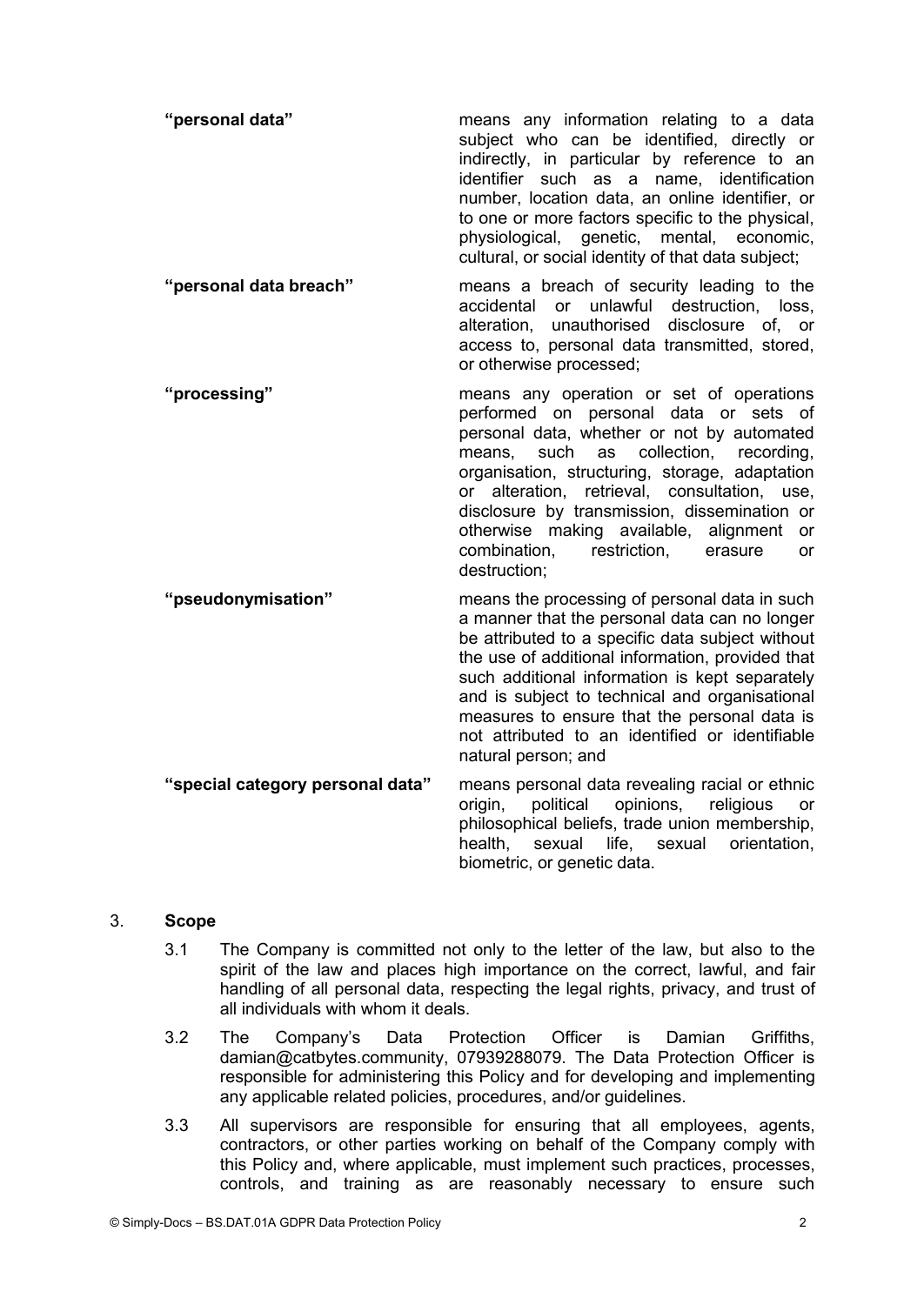compliance.

- 3.4 Any questions relating to this Policy or to Data Protection Law should be referred to the Data Protection Officer. In particular, the Data Protection Officer should always be consulted in the following cases:
	- a) if there is any uncertainty relating to the lawful basis on which personal data is to be collected, held, and/or processed;
	- b) if consent is being relied upon in order to collect, hold, and/or process personal data;
	- c) if there is any uncertainty relating to the retention period for any particular type(s) of personal data;
	- d) if any new or amended privacy notices or similar privacy-related documentation are required;
	- e) if any assistance is required in dealing with the exercise of a data subject's rights (including, but not limited to, the handling of subject access requests);
	- f) if a personal data breach (suspected or actual) has occurred;
	- g) if there is any uncertainty relating to security measures (whether technical or organisational) required to protect personal data;
	- h) if personal data is to be shared with third parties (whether such third parties are acting as data controllers or data processors);
	- i) if personal data is to be transferred outside of the EEA and there are questions relating to the legal basis on which to do so;
	- j) when any significant new processing activity is to be carried out, or significant changes are to be made to existing processing activities, which will require a Data Protection Impact Assessment;
	- k) when personal data is to be used for purposes different to those for which it was originally collected;
	- I) if any automated processing, including profiling or automated decisionmaking, is to be carried out; or
	- m) if any assistance is required in complying with the law applicable to direct marketing.

# 4. **The Data Protection Principles**

This Policy aims to ensure compliance with Data Protection Law. The GDPR sets out the following principles with which any party handling personal data must comply. Data controllers are responsible for, and must be able to demonstrate, such compliance. All personal data must be:

- 4.1 processed lawfully, fairly, and in a transparent manner in relation to the data subject;
- 4.2 collected for specified, explicit, and legitimate purposes and not further processed in a manner that is incompatible with those purposes. Further processing for archiving purposes in the public interest, scientific or historical research purposes or statistical purposes shall not be considered to be incompatible with the initial purposes;
- 4.3 adequate, relevant, and limited to what is necessary in relation to the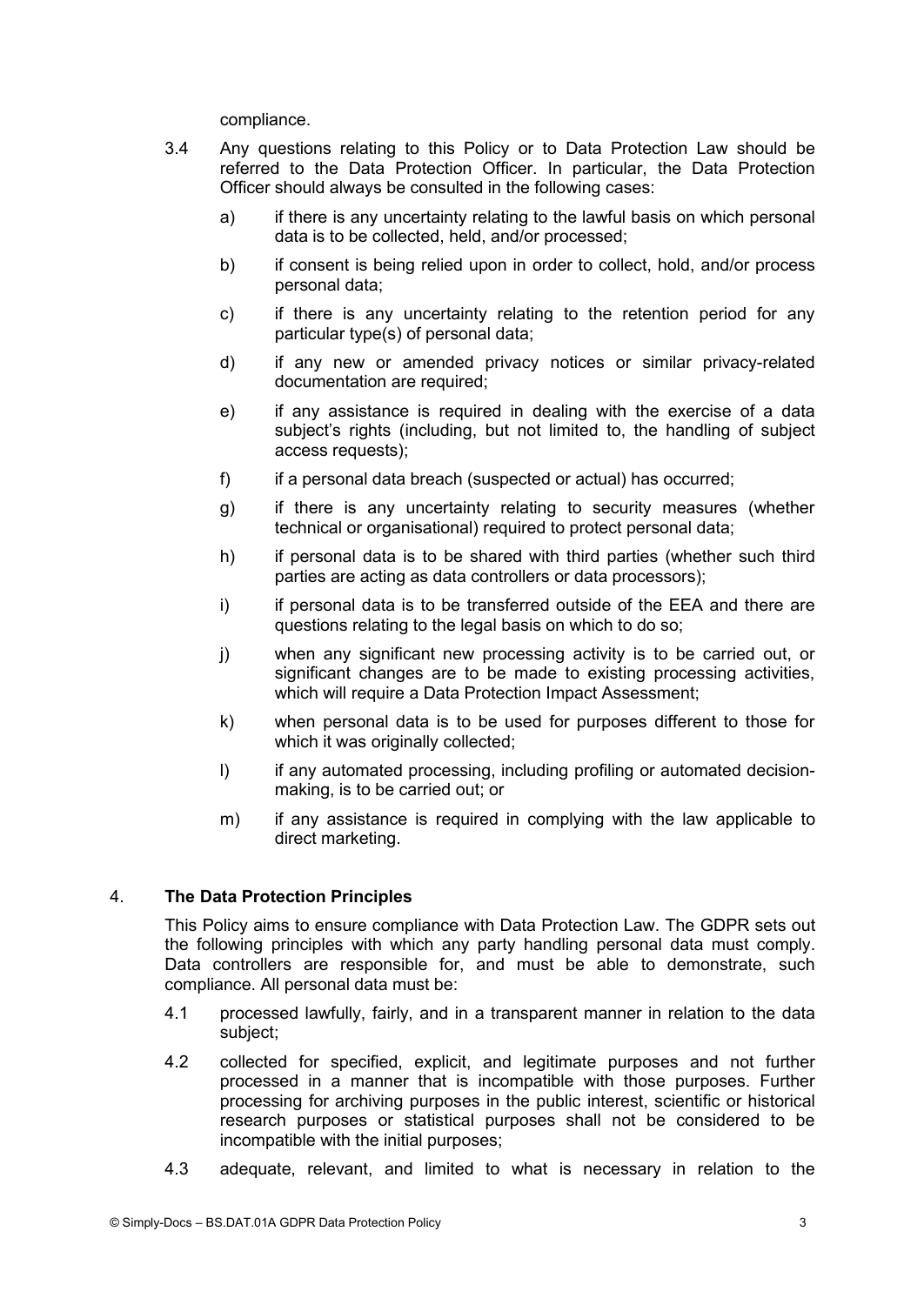purposes for which it is processed;

- 4.4 accurate and, where necessary, kept up to date. Every reasonable step must be taken to ensure that personal data that is inaccurate, having regard to the purposes for which it is processed, is erased, or rectified without delay;
- 4.5 kept in a form which permits identification of data subjects for no longer than is necessary for the purposes for which the personal data is processed. Personal data may be stored for longer periods insofar as the personal data will be processed solely for archiving purposes in the public interest, scientific or historical research purposes, or statistical purposes, subject to implementation of the appropriate technical and organisational measures required by the GDPR in order to safeguard the rights and freedoms of the data subject;
- 4.6 processed in a manner that ensures appropriate security of the personal data, including protection against unauthorised or unlawful processing and against accidental loss, destruction, or damage, using appropriate technical or organisational measures.

# 5. **The Rights of Data Subjects**

The GDPR sets out the following key rights applicable to data subjects:

- 5.1 The right to be informed;
- 5.2 the right of access;
- 5.3 the right to rectification;
- 5.4 the right to erasure (also known as the 'right to be forgotten');
- 5.5 the right to restrict processing;
- 5.6 the right to data portability;
- 5.7 the right to object; and
- 5.8 rights with respect to automated decision-making and profiling.

### 6. **Lawful, Fair, and Transparent Data Processing**

- 6.1 Data Protection Law seeks to ensure that personal data is processed lawfully, fairly, and transparently, without adversely affecting the rights of the data subject. Specifically, the GDPR states that processing of personal data shall be lawful if at least one of the following applies:
	- a) the data subject has given consent to the processing of their personal data for one or more specific purposes;
	- b) the processing is necessary for the performance of a contract to which the data subject is a party, or in order to take steps at the request of the data subject prior to entering into a contract;
	- c) the processing is necessary for compliance with a legal obligation to which the data controller is subject;
	- d) the processing is necessary to protect the vital interests of the data subject or of another natural person;
	- e) the processing is necessary for the performance of a task carried out in the public interest or in the exercise of official authority vested in the data controller; or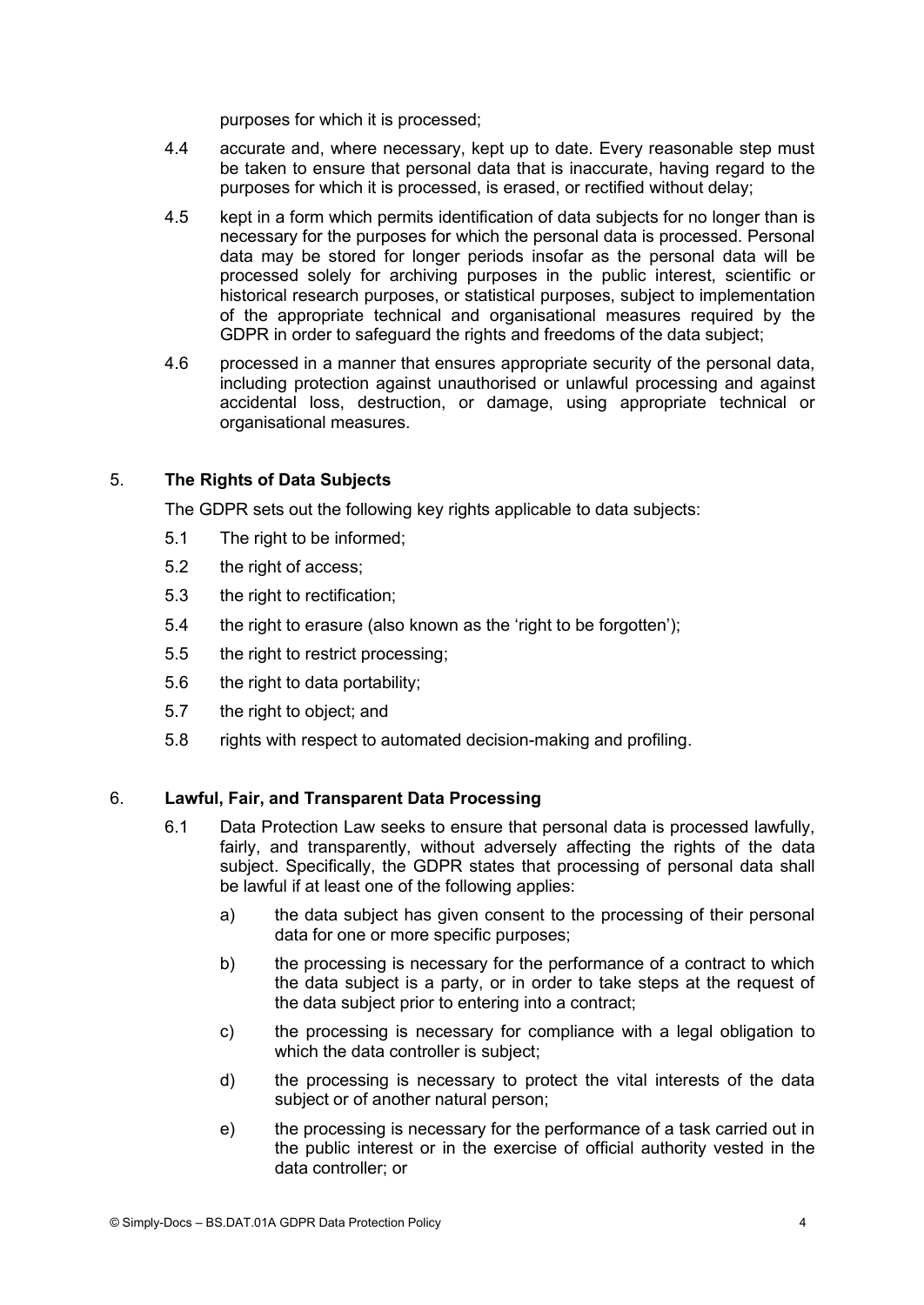- f) the processing is necessary for the purposes of the legitimate interests pursued by the data controller or by a third party, except where such interests are overridden by the fundamental rights and freedoms of the data subject which require protection of personal data, in particular where the data subject is a child.
- 6.2 If the personal data in question is special category personal data (also known as "sensitive personal data"), at least one of the following conditions must be met:
	- a) the data subject has given their explicit consent to the processing of such data for one or more specified purposes (unless EU or EU Member State law prohibits them from doing so);
	- b) the processing is necessary for the purpose of carrying out the obligations and exercising specific rights of the data controller or of the data subject in the field of employment, social security, and social protection law (insofar as it is authorised by EU or EU Member State law or a collective agreement pursuant to EU Member State law which provides for appropriate safeguards for the fundamental rights and interests of the data subject);
	- c) the processing is necessary to protect the vital interests of the data subject or of another natural person where the data subject is physically or legally incapable of giving consent;
	- d) the data controller is a foundation, association, or other non-profit body with a political, philosophical, religious, or trade union aim, and the processing is carried out in the course of its legitimate activities, provided that the processing relates solely to the members or former members of that body or to persons who have regular contact with it in connection with its purposes and that the personal data is not disclosed outside the body without the consent of the data subjects;
	- e) the processing relates to personal data which is manifestly made public by the data subject;
	- f) the processing is necessary for the conduct of legal claims or whenever courts are acting in their judicial capacity;
	- g) the processing is necessary for substantial public interest reasons, on the basis of EU or EU Member State law which shall be proportionate to the aim pursued, shall respect the essence of the right to data protection, and shall provide for suitable and specific measures to safeguard the fundamental rights and interests of the data subject;
	- h) the processing is necessary for the purposes of preventative or occupational medicine, for the assessment of the working capacity of an employee, for medical diagnosis, for the provision of health or social care or treatment, or the management of health or social care systems or services on the basis of EU or EU Member State law or pursuant to a contract with a health professional, subject to the conditions and safeguards referred to in Article 9(3) of the GDPR;
	- i) the processing is necessary for public interest reasons in the area of public health, for example, protecting against serious cross-border threats to health or ensuring high standards of quality and safety of health care and of medicinal products or medical devices, on the basis of EU or EU Member State law which provides for suitable and specific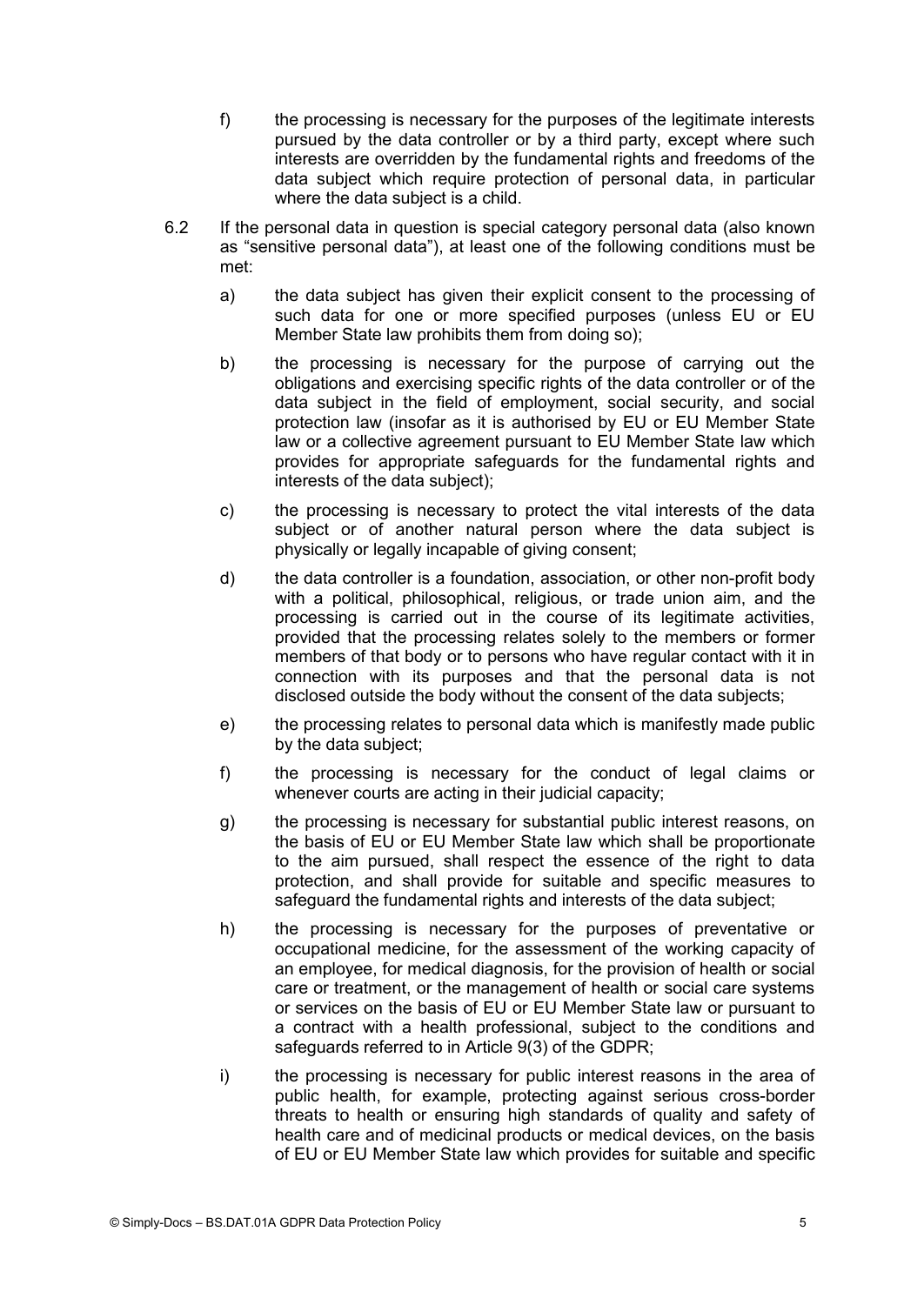measures to safeguard the rights and freedoms of the data subject (in particular, professional secrecy); or

j) the processing is necessary for archiving purposes in the public interest, scientific or historical research purposes, or statistical purposes in accordance with Article 89(1) of the GDPR based on EU or EU Member State law which shall be proportionate to the aim pursued, respect the essence of the right to data protection, and provide for suitable and specific measures to safeguard the fundamental rights and the interests of the data subject.

## 7. **Consent**

If consent is relied upon as the lawful basis for collecting, holding, and/or processing personal data, the following shall apply:

- 7.1 Consent is a clear indication by the data subject that they agree to the processing of their personal data. Such a clear indication may take the form of a statement or a positive action. Silence, pre-ticked boxes, or inactivity are unlikely to amount to consent.
- 7.2 Where consent is given in a document which includes other matters, the section dealing with consent must be kept clearly separate from such other matters.
- 7.3 Data subjects are free to withdraw consent at any time and it must be made easy for them to do so. If a data subject withdraws consent, their request must be honoured promptly.
- 7.4 If personal data is to be processed for a different purpose that is incompatible with the purpose or purposes for which that personal data was originally collected that was not disclosed to the data subject when they first provided their consent, consent to the new purpose or purposes may need to be obtained from the data subject.
- 7.5 If special category personal data is processed, the Company shall normally rely on a lawful basis other than explicit consent. If explicit consent is relied upon, the data subject in question must be issued with a suitable privacy notice in order to capture their consent.
- 7.6 In all cases where consent is relied upon as the lawful basis for collecting, holding, and/or processing personal data, records must be kept of all consents obtained in order to ensure that the Company can demonstrate its compliance with consent requirements.

# 8. **Specified, Explicit, and Legitimate Purposes**

- 8.1 The Company collects and processes the personal data set out in Part 24 of this Policy. This includes:
	- a) personal data collected directly from data subjects; and
	- b) personal data obtained from third parties.
- 8.2 The Company only collects, processes, and holds personal data for the specific purposes set out in Part 24 of this Policy (or for other purposes expressly permitted by the GDPR).
- 8.3 Data subjects must be kept informed at all times of the purpose or purposes for which the Company uses their personal data. Please refer to Part 15 for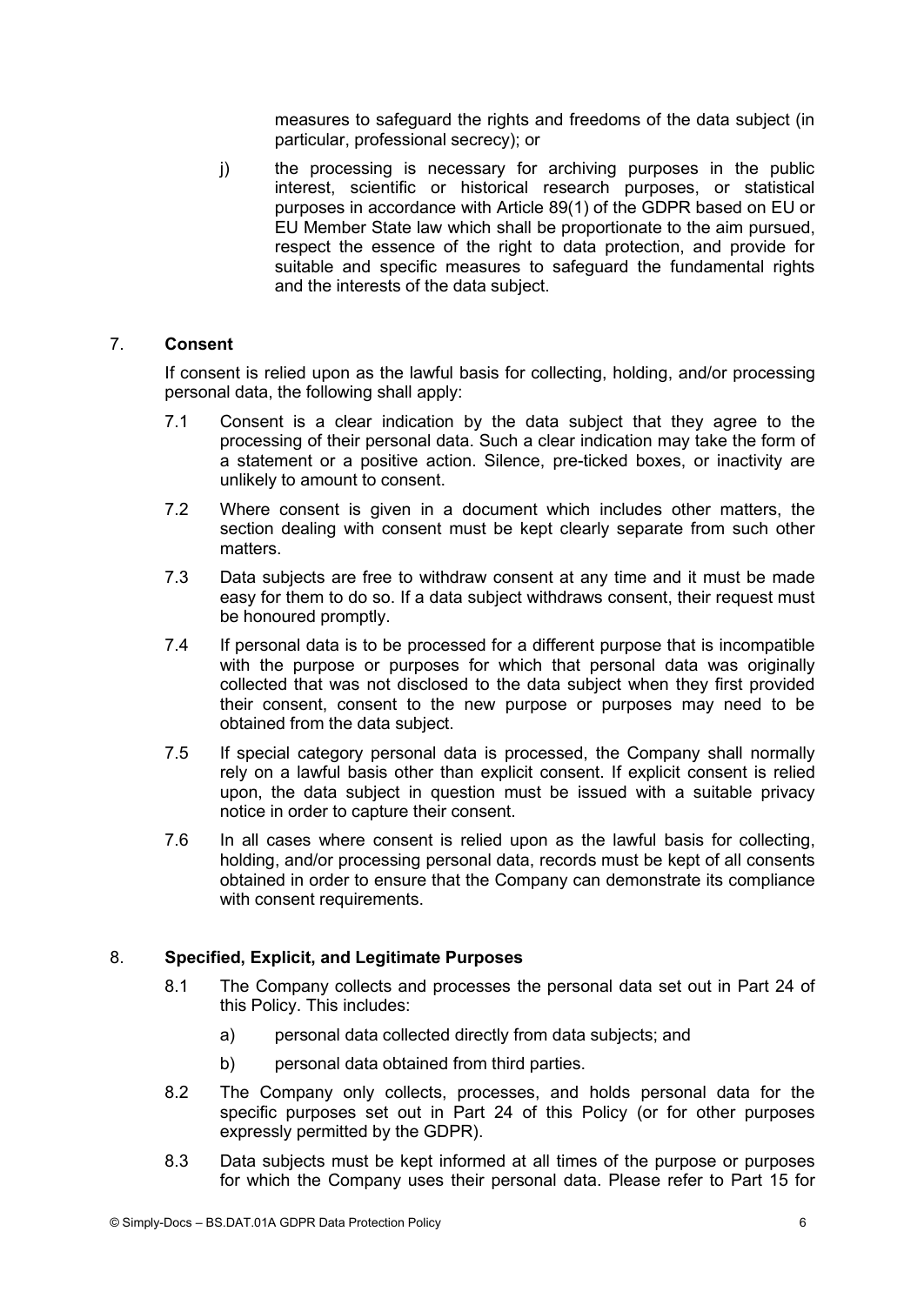more information on keeping data subjects informed.

### 9. **Adequate, Relevant, and Limited Data Processing**

- 9.1 The Company will only collect and process personal data for and to the extent necessary for the specific purpose or purposes of which data subjects have been informed (or will be informed) as under Part 8, above, and as set out in Part 24, below.
- 9.2 Employees, agents, contractors, or other parties working on behalf of the Company may collect personal data only to the extent required for the performance of their job duties and only in accordance with this Policy. Excessive personal data must not be collected.
- 9.3 Employees, agents, contractors, or other parties working on behalf of the Company may process personal data only when the performance of their job duties requires it. Personal data held by the Company cannot be processed for any unrelated reasons.

# 10. **Accuracy of Data and Keeping Data Up-to-Date**

- 10.1 The Company shall ensure that all personal data collected, processed, and held by it is kept accurate and up-to-date. This includes, but is not limited to, the rectification of personal data at the request of a data subject, as set out in Part 17, below.
- 10.2 The accuracy of personal data shall be checked when it is collected and at regular intervals thereafter. If any personal data is found to be inaccurate or out-of-date, all reasonable steps will be taken without delay to amend or erase that data, as appropriate.

# 11. **Data Retention**

- 11.1 The Company shall not keep personal data for any longer than is necessary in light of the purpose or purposes for which that personal data was originally collected, held, and processed.
- 11.2 When personal data is no longer required, all reasonable steps will be taken to erase or otherwise dispose of it without delay.
- 11.3 For full details of the Company's approach to data retention, including retention periods for specific personal data types held by the Company, please refer to our Data Retention Policy.

# 12. **Secure Processing**

- 12.1 The Company shall ensure that all personal data collected, held, and processed is kept secure and protected against unauthorised or unlawful processing and against accidental loss, destruction, or damage. Further details of the technical and organisational measures which shall be taken are provided in Parts 25 to 30 of this Policy.
- 12.2 All technical and organisational measures taken to protect personal data shall be regularly reviewed and evaluated to ensure their ongoing effectiveness and the continued security of personal data.
- 12.3 Data security must be maintained at all times by protecting the confidentiality,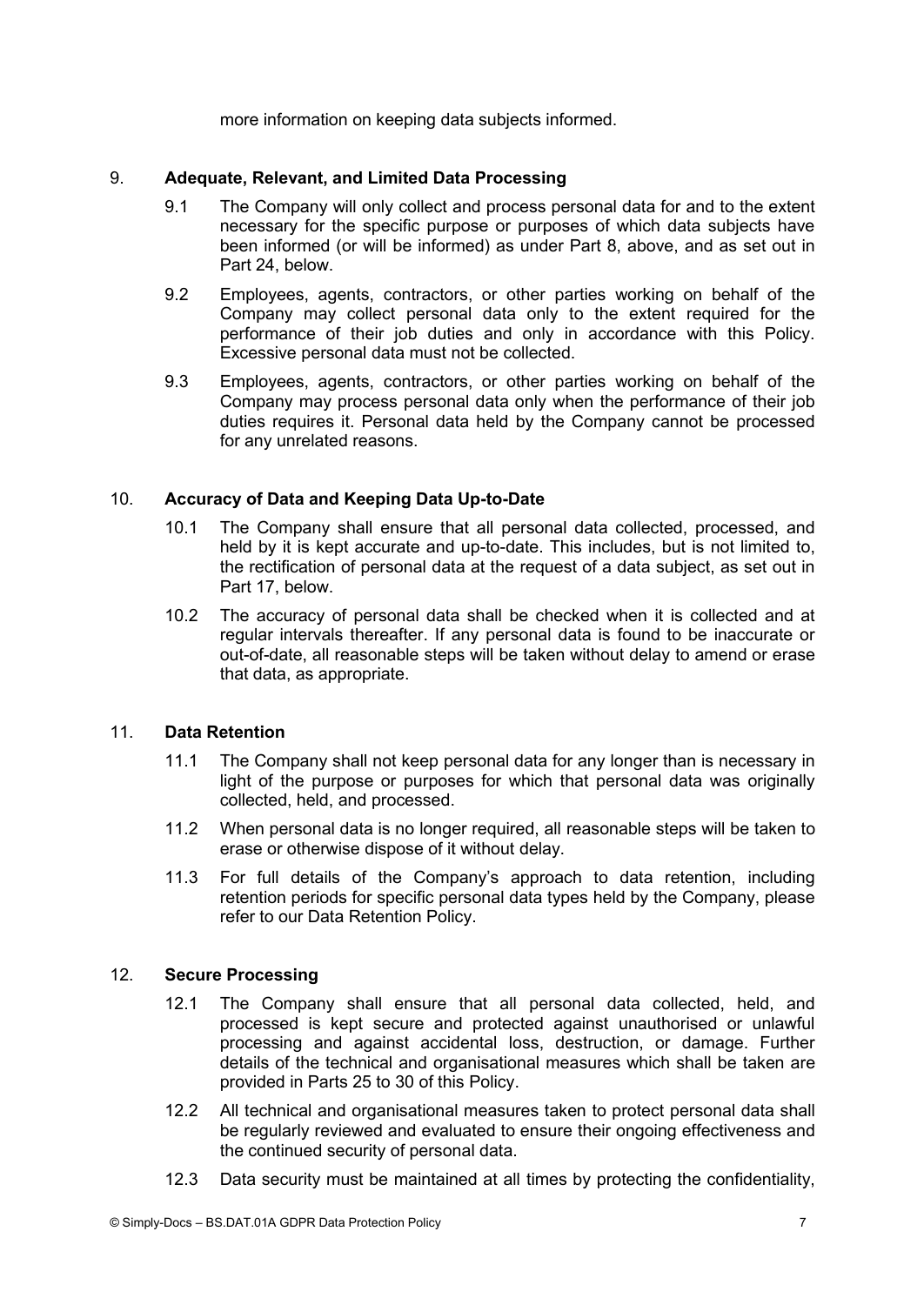integrity, and availability of all personal data as follows:

- a) only those with a genuine need to access and use personal data and who are authorised to do so may access and use it;
- b) personal data must be accurate and suitable for the purpose or purposes for which it is collected, held, and processed; and
- c) authorised users must always be able to access the personal data as required for the authorised purpose or purposes.

#### 13. **Accountability and Record-Keeping**

- 13.1 The Data Protection Officer is responsible for administering this Policy and for developing and implementing any applicable related policies, procedures, and/or guidelines.
- 13.2 The Company shall follow a privacy by design approach at all times when collecting, holding, and processing personal data. Data Protection Impact Assessments shall be conducted if any processing presents a significant risk to the rights and freedoms of data subjects (please refer to Part 14 for further information).
- 13.3 All employees, agents, contractors, or other parties working on behalf of the Company shall be given appropriate training in data protection and privacy, addressing the relevant aspects of Data Protection Law, this Policy, and all other applicable Company policies.
- 13.4 The Company's data protection compliance shall be regularly reviewed and evaluated by means of Data Protection Audits.
- 13.5 The Company shall keep written internal records of all personal data collection, holding, and processing, which shall incorporate the following information:
	- 13.5.1 the name and details of the Company, its Data Protection Officer, and any applicable third-party data transfers (including data processors and other data controllers with whom personal data is shared);
	- 13.5.2 the purposes for which the Company collects, holds, and processes personal data;
	- 13.5.3 the Company's legal basis or bases (including, but not limited to, consent, the mechanism(s) for obtaining such consent, and records of such consent) for collecting, holding, and processing personal data;
	- 13.5.4 details of the categories of personal data collected, held, and processed by the Company, and the categories of data subject to which that personal data relates;
	- 13.5.5 details of any transfers of personal data to non-EEA countries including all mechanisms and security safeguards;
	- 13.5.6 details of how long personal data will be retained by the Company (please refer to the Company's Data Retention Policy);
	- 13.5.7 details of personal data storage, including location(s);
	- 13.5.8 detailed descriptions of all technical and organisational measures taken by the Company to ensure the security of personal data.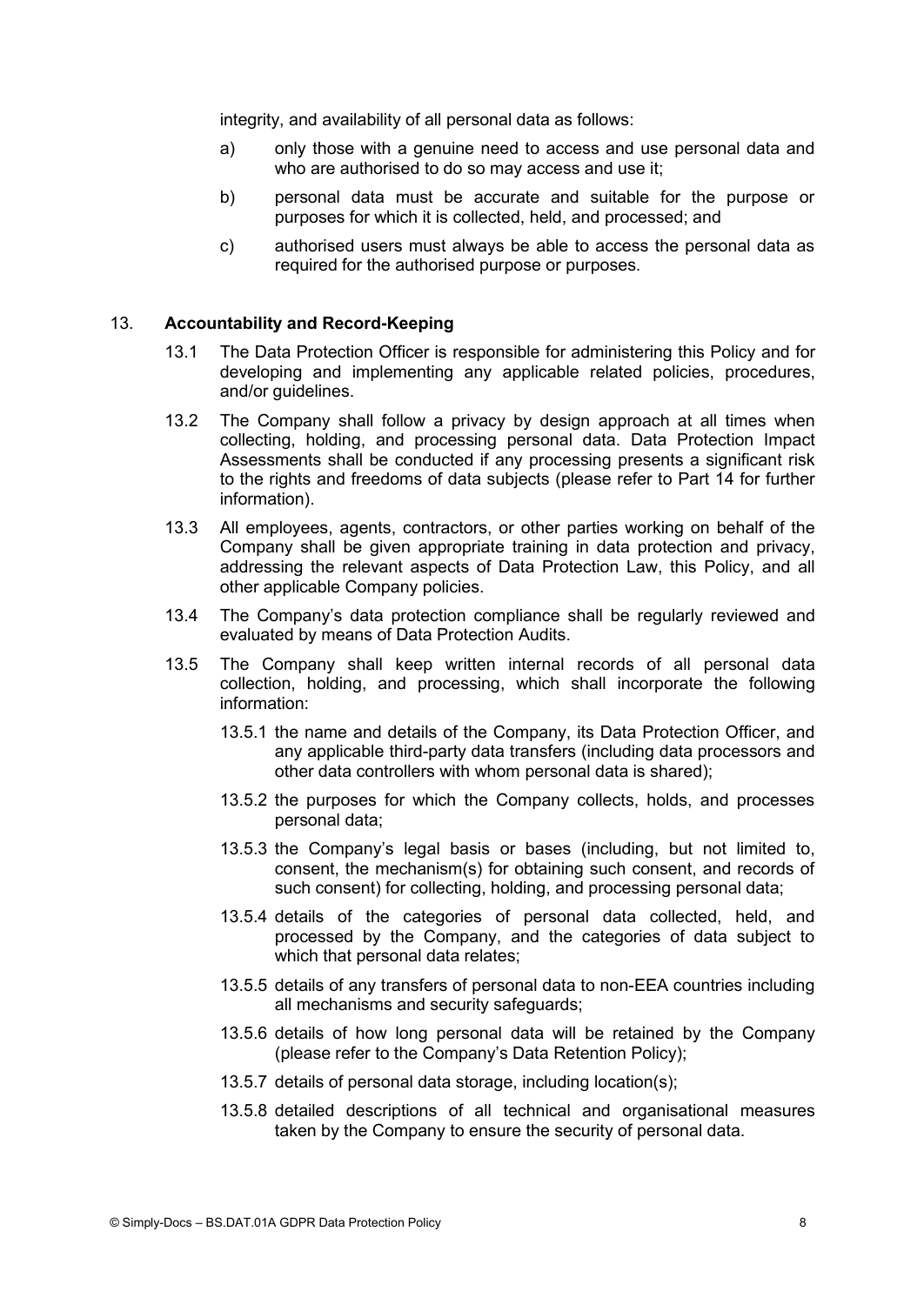# 14. **Data Protection Impact Assessments and Privacy by Design**

- 14.1 In accordance with the privacy by design principles, the Company shall carry out Data Protection Impact Assessments for any and all new projects and/or new uses of personal data which involve the use of new technologies and where the processing involved is likely to result in a high risk to the rights and freedoms of data subjects.
- 14.2 The principles of privacy by design should be followed at all times when collecting, holding, and processing personal data. The following factors should be taken into consideration:
	- a) the nature, scope, context, and purpose or purposes of the collection, holding, and processing;
	- b) the state of the art of all relevant technical and organisational measures to be taken;
	- c) the cost of implementing such measures; and
	- d) the risks posed to data subjects and to the Company, including their likelihood and severity.
- 14.3 Data Protection Impact Assessments shall be overseen by the Data Protection Officer and shall address the following:
	- a) the type(s) of personal data that will be collected, held, and processed;
	- b) the purpose(s) for which personal data is to be used;
	- c) the Company's objectives;
	- d) how personal data is to be used;
	- e) the parties (internal and/or external) who are to be consulted;
	- f) the necessity and proportionality of the data processing with respect to the purpose(s) for which it is being processed;
	- g) risks posed to data subjects;
	- h) risks posed both within and to the Company; and
	- i) proposed measures to minimise and handle identified risks.

# 15. **Keeping Data Subjects Informed**

- 15.1 The Company shall provide the information set out in Part 15.2 to every data subject:
	- a) where personal data is collected directly from data subjects, those data subjects will be informed of its purpose at the time of collection; and
	- b) where personal data is obtained from a third party, the relevant data subjects will be informed of its purpose:
		- i) if the personal data is used to communicate with the data subject, when the first communication is made; or
		- $ii)$  if the personal data is to be transferred to another party, before that transfer is made; or
		- iii) as soon as reasonably possible and in any event not more than<br>one month after the personal data is obtained.
- 15.2 The following information shall be provided in the form of a privacy notice: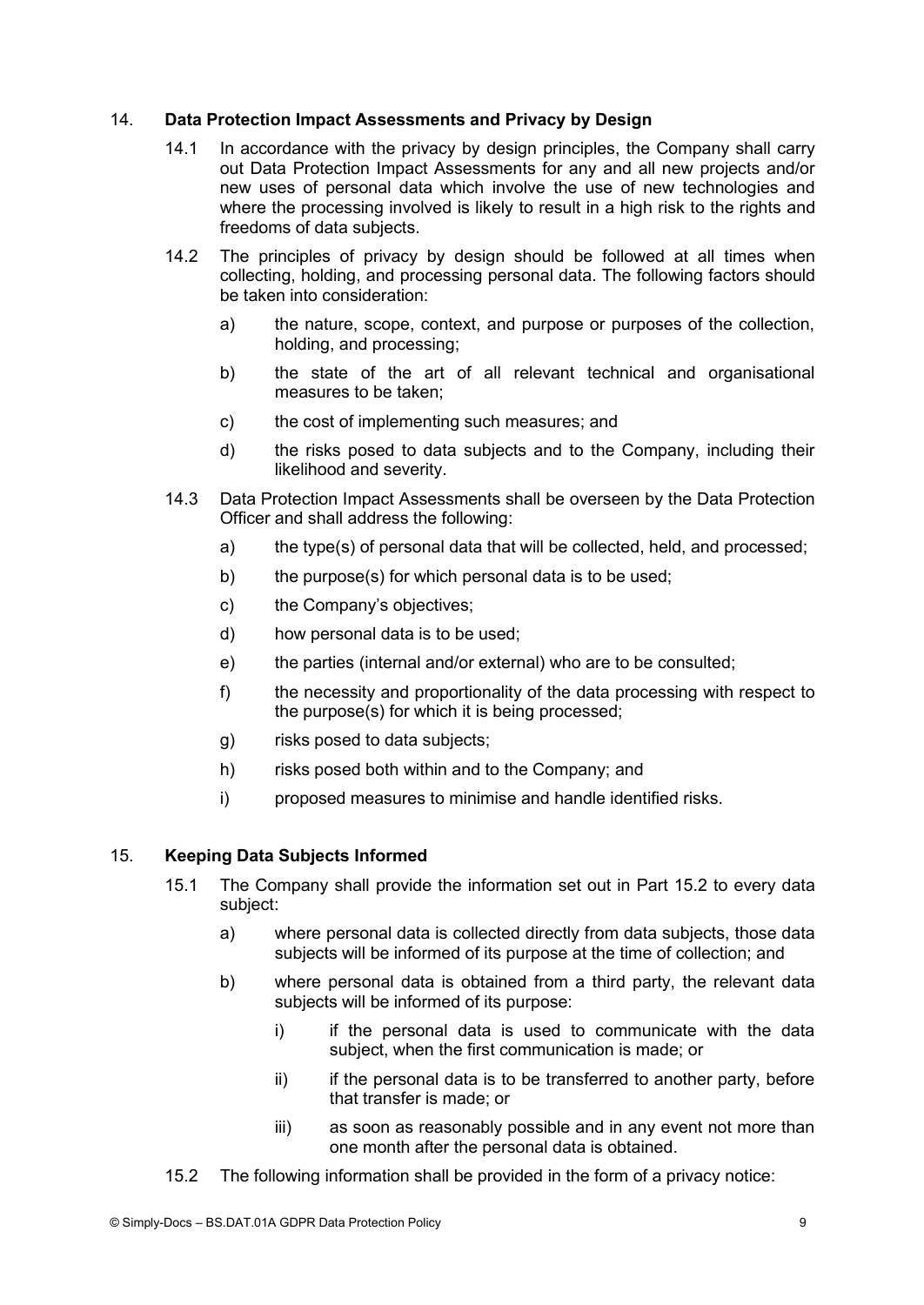- a) details of the Company including, but not limited to, contact details, and the names and contact details of any applicable representatives and its Data Protection Officer;
- b) the purpose(s) for which the personal data is being collected and will be processed (as detailed in Part 24 of this Policy) and the lawful basis justifying that collection and processing;
- c) where applicable, the legitimate interests upon which the Company is justifying its collection and processing of the personal data;
- d) where the personal data is not obtained directly from the data subject, the categories of personal data collected and processed;
- e) where the personal data is to be transferred to one or more third parties, details of those parties;
- f) where the personal data is to be transferred to a third party that is located outside of the EEA, details of that transfer, including but not limited to the safeguards in place (see Part 31 of this Policy for further details);
- g) details of applicable data retention periods;
- h) details of the data subject's rights under the GDPR;
- i) details of the data subject's right to withdraw their consent to the Company's processing of their personal data at any time;
- j) details of the data subject's right to complain to the Information Commissioner's Office (the "supervisory authority" under the GDPR);
- k) where the personal data is not obtained directly from the data subject, details about the source of that personal data;
- I) where applicable, details of any legal or contractual requirement or obligation necessitating the collection and processing of the personal data and details of any consequences of failing to provide it; and
- m) details of any automated decision-making or profiling that will take place using the personal data, including information on how decisions will be made, the significance of those decisions, and any consequences.

# 16. **Data Subject Access**

- 16.1 Data subjects may make subject access requests ("SARs") at any time to find out more about the personal data which the Company holds about them, what it is doing with that personal data, and why.
- 16.2 Employees wishing to make a SAR should do using a Subject Access Request Form, sending the form to the Company's Data Protection Officer, damian@catbytes.community, 07939288079
- 16.3 Responses to SARs must normally be made within one month of receipt, however, this may be extended by up to two months if the SAR is complex and/or numerous requests are made. If such additional time is required, the data subject shall be informed.
- 16.4 All SARs received shall be handled by the Company's Data Protection Officer.
- 16.5 The Company does not charge a fee for the handling of normal SARs. The Company reserves the right to charge reasonable fees for additional copies of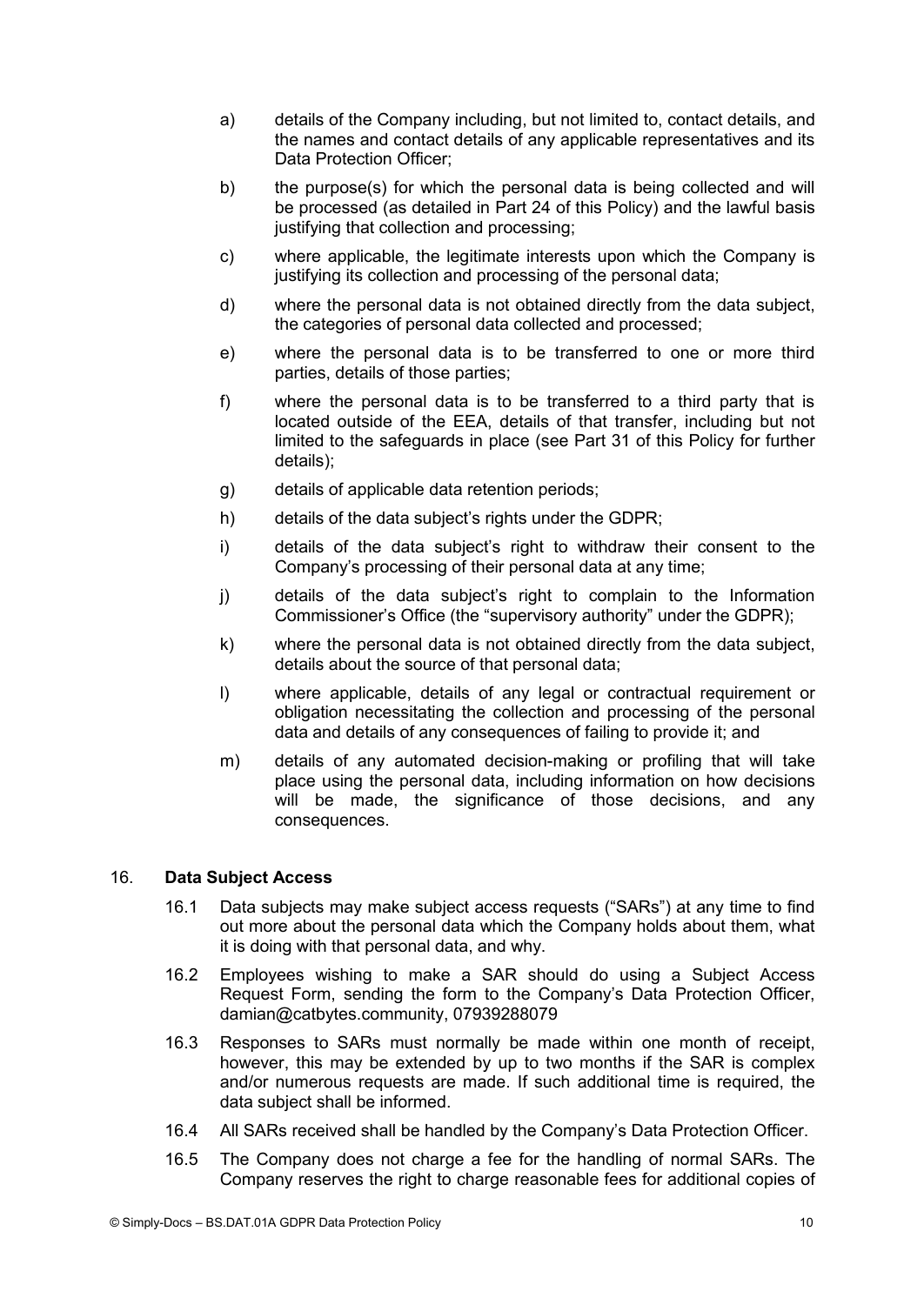information that has already been supplied to a data subject, and for requests that are manifestly unfounded or excessive, particularly where such requests are repetitive.

## 17. **Rectification of Personal Data**

- 17.1 Data subjects have the right to require the Company to rectify any of their personal data that is inaccurate or incomplete.
- 17.2 The Company shall rectify the personal data in question, and inform the data subject of that rectification, within one month of the data subject informing the Company of the issue. The period can be extended by up to two months in the case of complex requests. If such additional time is required, the data subject shall be informed.
- 17.3 In the event that any affected personal data has been disclosed to third parties, those parties shall be informed of any rectification that must be made to that personal data.

# 18. **Erasure of Personal Data**

- 18.1 Data subjects have the right to request that the Company erases the personal data it holds about them in the following circumstances:
	- a) it is no longer necessary for the Company to hold that personal data with respect to the purpose(s) for which it was originally collected or processed;
	- b) the data subject wishes to withdraw their consent to the Company holding and processing their personal data;
	- c) the data subject objects to the Company holding and processing their personal data (and there is no overriding legitimate interest to allow the Company to continue doing so) (see Part 21 of this Policy for further details concerning the right to object);
	- d) the personal data has been processed unlawfully;
	- e) the personal data needs to be erased in order for the Company to comply with a particular legal obligation.
	- f) The personal data is being held and processed for the purpose of providing information society services to a child.
- 18.2 Unless the Company has reasonable grounds to refuse to erase personal data, all requests for erasure shall be complied with, and the data subject informed of the erasure, within one month of receipt of the data subject's request. The period can be extended by up to two months in the case of complex requests. If such additional time is required, the data subject shall be informed.
- 18.3 In the event that any personal data that is to be erased in response to a data subject's request has been disclosed to third parties, those parties shall be informed of the erasure (unless it is impossible or would require disproportionate effort to do so).

#### 19. **Restriction of Personal Data Processing**

19.1 Data subjects may request that the Company ceases processing the personal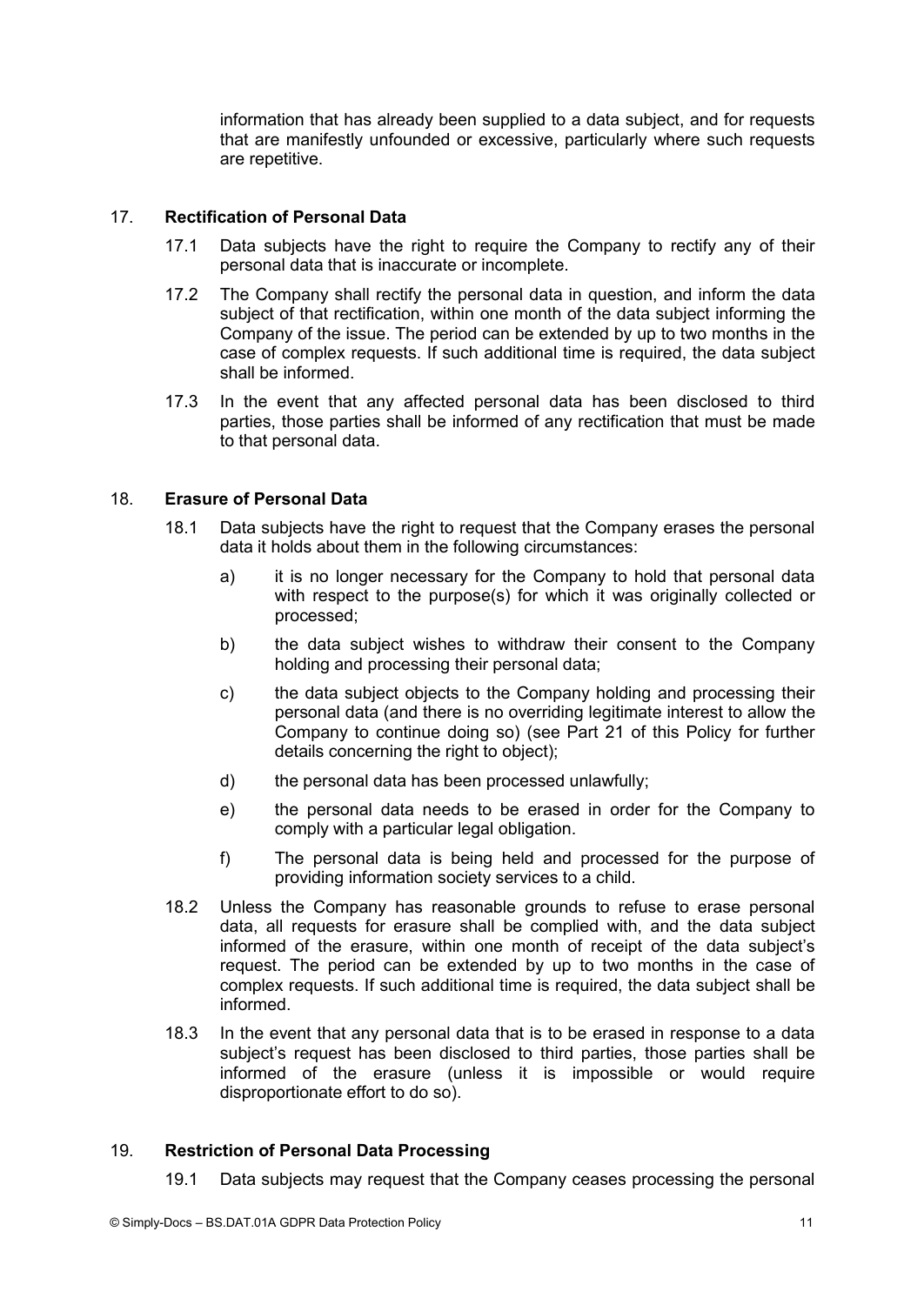data it holds about them. If a data subject makes such a request, the Company shall retain only the amount of personal data concerning that data subject (if any) that is necessary to ensure that the personal data in question is not processed further.

19.2 In the event that any affected personal data has been disclosed to third parties, those parties shall be informed of the applicable restrictions on processing it (unless it is impossible or would require disproportionate effort to do so).

#### 20. **Data Portability**

- 20.1 The Company processes personal data using automated means.
- 20.2 Where data subjects have given their consent to the Company to process their personal data in such a manner, or the processing is otherwise required for the performance of a contract between the Company and the data subject, data subjects have the right, under the GDPR, to receive a copy of their personal data and to use it for other purposes (namely transmitting it to other data controllers).
- 20.3 To facilitate the right of data portability, the Company shall make available all applicable personal data to data subjects in the following format:
	- a) Encrypted zipped digital files.
	- b) Printed information.
- 20.4 Where technically feasible, if requested by a data subject, personal data shall be sent directly to the required data controller.
- 20.5 All requests for copies of personal data shall be complied with within one month of the data subject's request. The period can be extended by up to two months in the case of complex or numerous requests. If such additional time is required, the data subject shall be informed.

#### 21. **Objections to Personal Data Processing**

- 21.1 Data subjects have the right to object to the Company processing their personal data based on legitimate interests, for direct marketing (including profiling), and processing for scientific and/or historical research and statistics purposes.
- 21.2 Where a data subject objects to the Company processing their personal data based on its legitimate interests, the Company shall cease such processing immediately, unless it can be demonstrated that the Company's legitimate grounds for such processing override the data subject's interests, rights, and freedoms, or that the processing is necessary for the conduct of legal claims.
- 21.3 Where a data subject objects to the Company processing their personal data for direct marketing purposes, the Company shall cease such processing promptly.
- 21.4 **[**Where a data subject objects to the Company processing their personal data for scientific and/or historical research and statistics purposes, the data subject must, under the GDPR, "demonstrate grounds relating to his or her particular situation". The Company is not required to comply if the research is necessary for the performance of a task carried out for reasons of public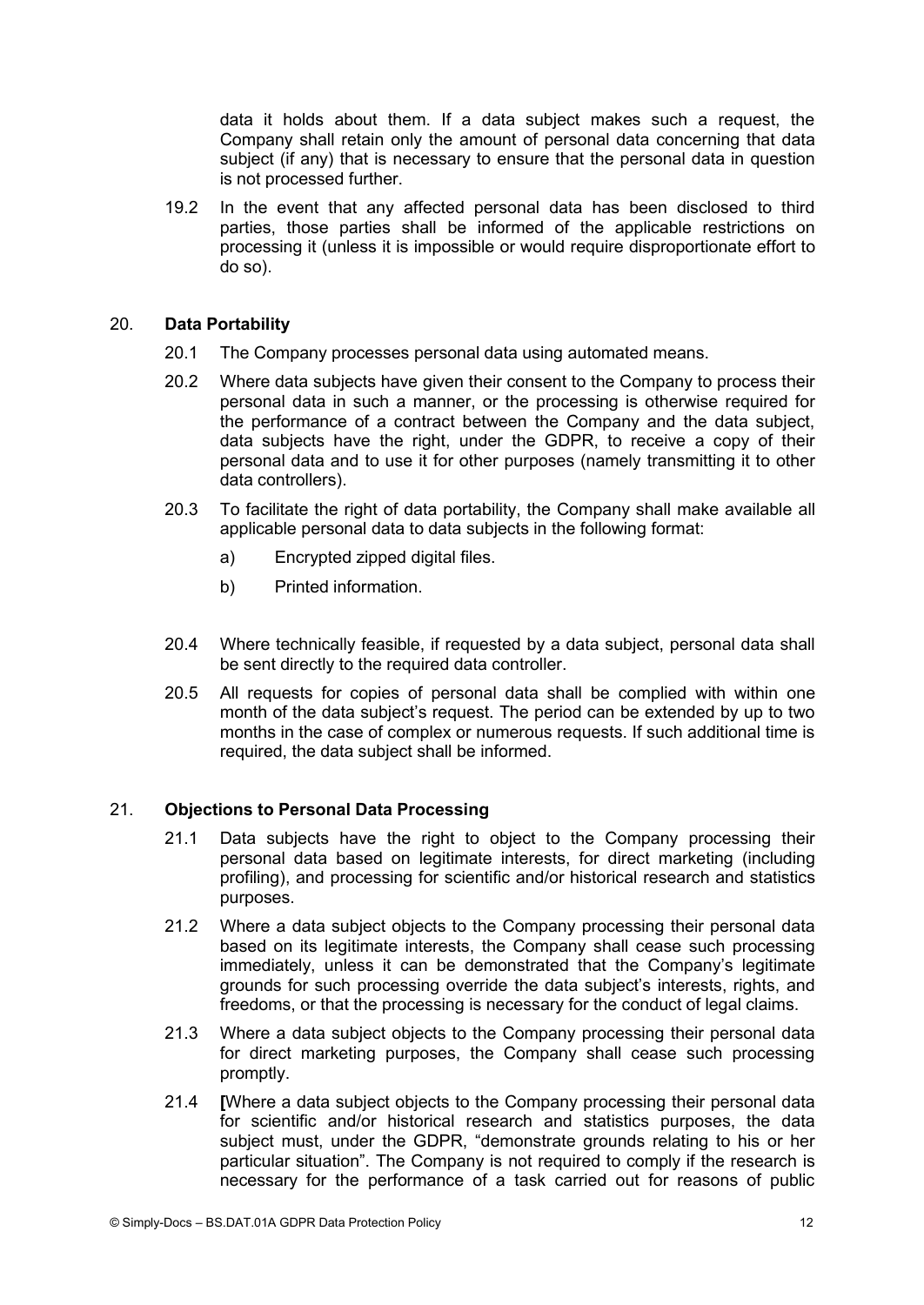interest.

## 22. **Direct Marketing**

- 22.1 The Company is subject to certain rules and regulations when marketing its products **and** services.
- 22.2 The prior consent of data subjects is required for electronic direct marketing including email, text messaging, and automated telephone calls subject to the following limited exception:
	- a) The Company may send marketing text messages or emails to a customer provided that that customer's contact details have been obtained in the course of a sale, the marketing relates to similar products or services, and the customer in question has been given the opportunity to opt-out of marketing when their details were first collected and in every subsequent communication from the Company.
- 22.3 The right to object to direct marketing shall be explicitly offered to data subjects in a clear and intelligible manner and must be kept separate from other information in order to preserve its clarity.
- 22.4 If a data subject objects to direct marketing, their request must be complied with promptly. A limited amount of personal data may be retained in such circumstances to the extent required to ensure that the data subject's marketing preferences continue to be complied with.

## 23. **Data Security - Transferring Personal Data and Communications**

The Company shall ensure that the following measures are taken with respect to all communications and other transfers involving personal data:

- 23.1 All emails containing personal data must be encrypted using encrypted zip files.
- 23.2 All emails containing personal data must be marked "confidential";
- 23.3 Personal data may be transmitted over secure networks only; transmission over unsecured networks is not permitted in any circumstances;
- 23.4 Personal data may not be transmitted over a wireless network if there is a wired alternative that is reasonably practicable;
- 23.5 Personal data contained in the body of an email, whether sent or received, should be copied from the body of that email and stored securely. The email itself should be deleted. All temporary files associated therewith should also be deleted;
- 23.6 Where personal data is to be sent by facsimile transmission the recipient should be informed in advance of the transmission and should be waiting by the fax machine to receive the data;
- 23.7 Where personal data is to be transferred in hardcopy form it should be passed directly to the recipient;
- 23.8 All personal data to be transferred physically, whether in hardcopy form or on removable electronic media shallbe transferred in a suitable container marked "confidential";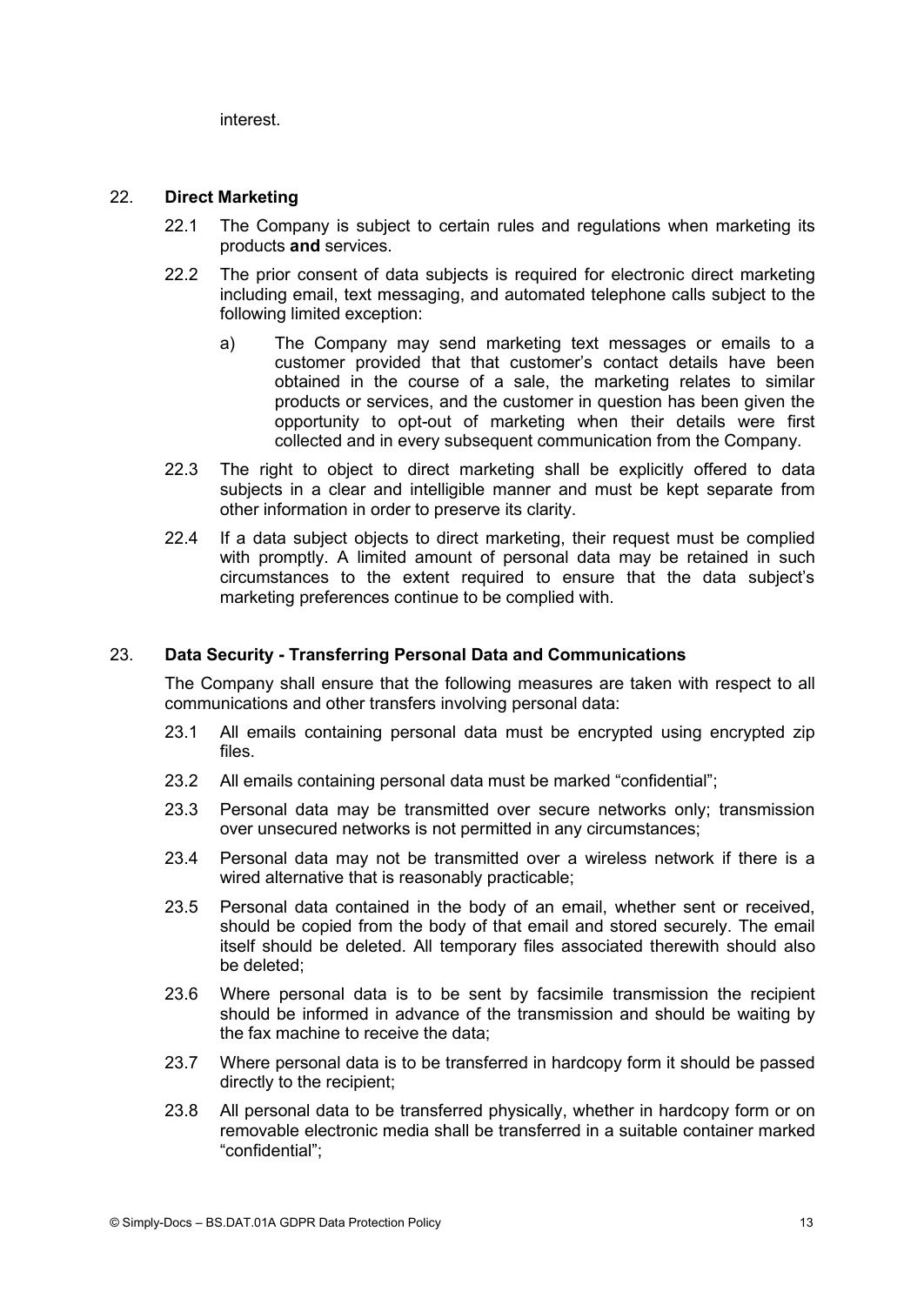# 24. **Data Security - Storage**

The Company shall ensure that the following measures are taken with respect to the storage of personal data:

- 24.1 All electronic copies of personal data should be stored securely using passwords.
- 24.2 All hardcopies of personal data, along with any electronic copies stored on physical, removable media should be stored securely in a locked box, drawer, cabinet, or similar;
- 24.3 No personal data should be stored on any mobile device (including, but not limited to, laptops, tablets, and smartphones), whether such device belongs to the Company or otherwise without the formal written approval of Damian Griffiths, data protection office, 07939288079. and, in the event of such approval, strictly in accordance with all instructions and limitations described at the time the approval is given, and for no longer than is absolutely necessary;
- 24.4 No personal data should be transferred to any device personally belonging to an employee, agent, contractor, or other party working on behalf of the Company and personal data may only be transferred to devices belonging to agents, contractors, or other parties working on behalf of the Company where the party in question has agreed to comply fully with the letterand spirit of this Policy and of the GDPR (which may include demonstrating to the Company that all suitable technical and organisational measures have been taken);

## 25. **Data Security - Disposal**

When any personal data is to be erased or otherwise disposed of for any reason (including where copies have been made and are no longer needed), it should be securely deleted and disposed of. For further information on the deletion and disposal of personal data, please refer to the Company's Data Retention Policy.

## 26. **Data Security - Use of Personal Data**

The Company shall ensure that the following measures are taken with respect to the use of personal data:

- 26.1 No personal data may be shared informally and if an employee, agent, contractor, or other party working on behalf of the Company requires access to any personal data that they do not already have access to, such access should be formally requested from ;
- 26.2 No personal data may be transferred to any employee, agent, contractor, or other party, whether such parties are working on behalf of the Company or not, without the authorisation of Damian Griffiths, data protection office, 07939288079;
- 26.3 Personal data must be handled with care at all times and should not be left unattended or on view to unauthorised employees, agents, contractors, or other parties at any time;
- 26.4 If personal data is being viewed on a computer screen and the computer in question is to be left unattended for any period of time, the user must lock the computer and screen before leaving it;
- 26.5 Where personal data held by the Company is used for marketing purposes, it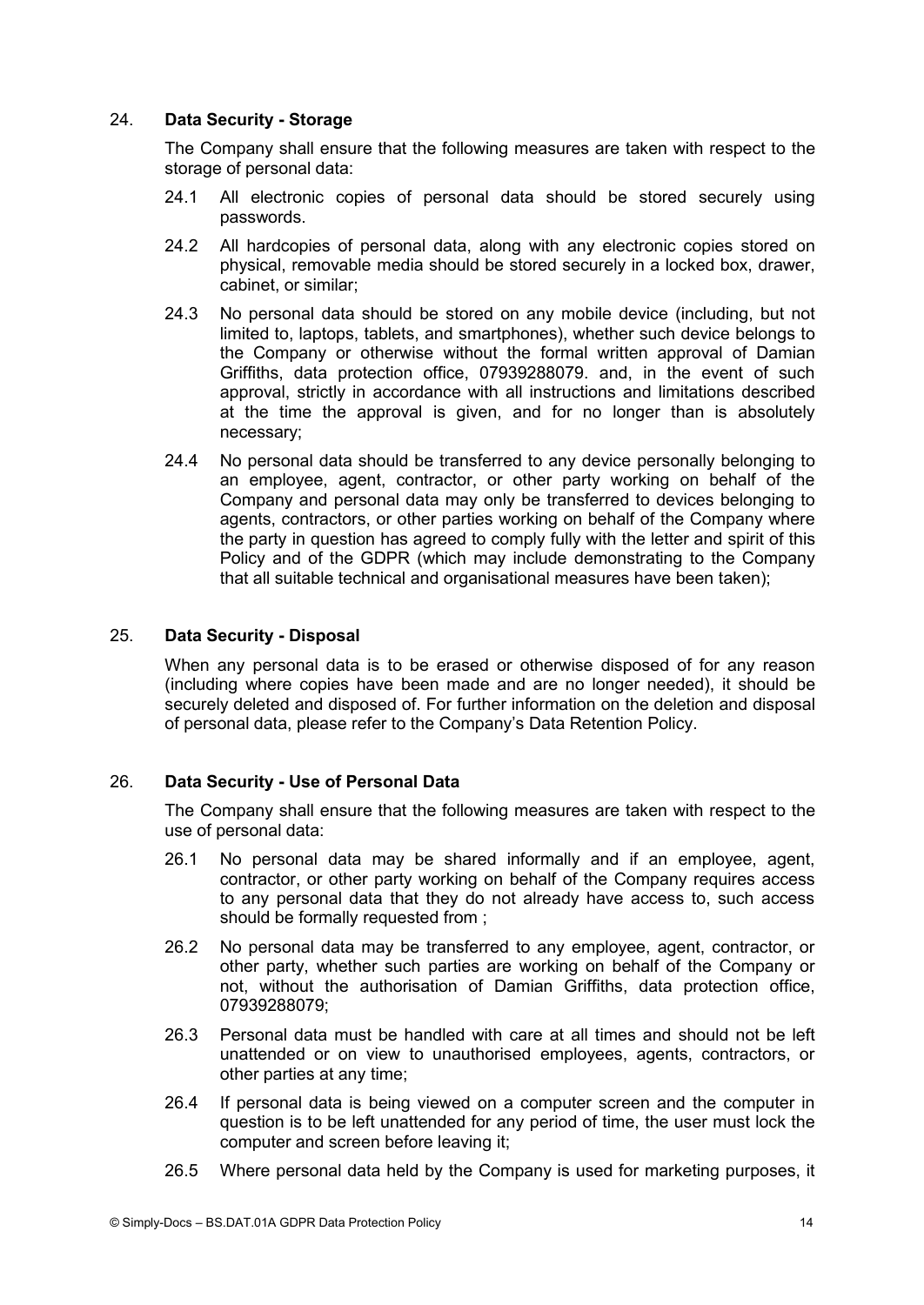shall be the responsibility of the data protection officer to ensure that the appropriate consent is obtained and that no data subjects have opted out, whether directly or via a third-party service such as the TPS;

# 27. **Data Security - IT Security**

The Company shall ensure that the following measures are taken with respect to IT and information security:

- 27.1 All passwords used to protect personal data should be changed regularly and should not use words or phrases that can be easily guessed or otherwise compromised. All passwords must contain a combination of uppercase and lowercase letters, numbers, and symbols. All software used by the Company is designed to require such passwords;
- 27.2 Under no circumstances should any passwords be written down or shared between any employees, agents, contractors, or other parties working on behalf of the Company, irrespective of seniority or department. If a password is forgotten, it must be reset using the applicable method. IT staff do not have access to passwords;
- 27.3 All software (including, but not limited to, applications and operating systems) shall be kept up-to-date. The Company's IT staff shall be responsible for installing any and all security-related updates as soon as reasonably and practically possible;
- 27.4 No software may be installed on any Company-owned computer or device without the prior approval of the director;

#### 28. **Organisational Measures**

The Company shall ensure that the following measures are taken with respect to the collection, holding, and processing of personal data:

- 28.1 All employees, agents, contractors, or other parties working on behalf of the Company shall be made fully aware of both their individual responsibilities and the Company's responsibilities under Data Protection Law and under this Policy, and shall be provided with a copy of this Policy;
- 28.2 Only employees, agents, contractors, or other parties working on behalf of the Company that need access to, and use of, personal data in order to carry out their assigned duties correctly shall have access to personal data held by the Company;
- 28.3 All sharing of personal data shall comply with the information provided to the relevant data subjects and, if required, the consent of such data subjects shall be obtained prior to the sharing of their personal data;
- 28.4 All employees, agents, contractors, or other parties working on behalf of the Company handling personal data will be appropriately trained to do so;
- 28.5 All employees, agents, contractors, or other parties working on behalf of the Company handling personal data will be appropriately supervised;
- 28.6 All employees, agents, contractors, or other parties working on behalf of the Company handling personal data shall be required and encouraged to exercise care, caution, and discretion when discussing work-related matters that relate to personal data, whether in the workplace or otherwise;
- 28.7 Methods of collecting, holding, and processing personal data shall be regularly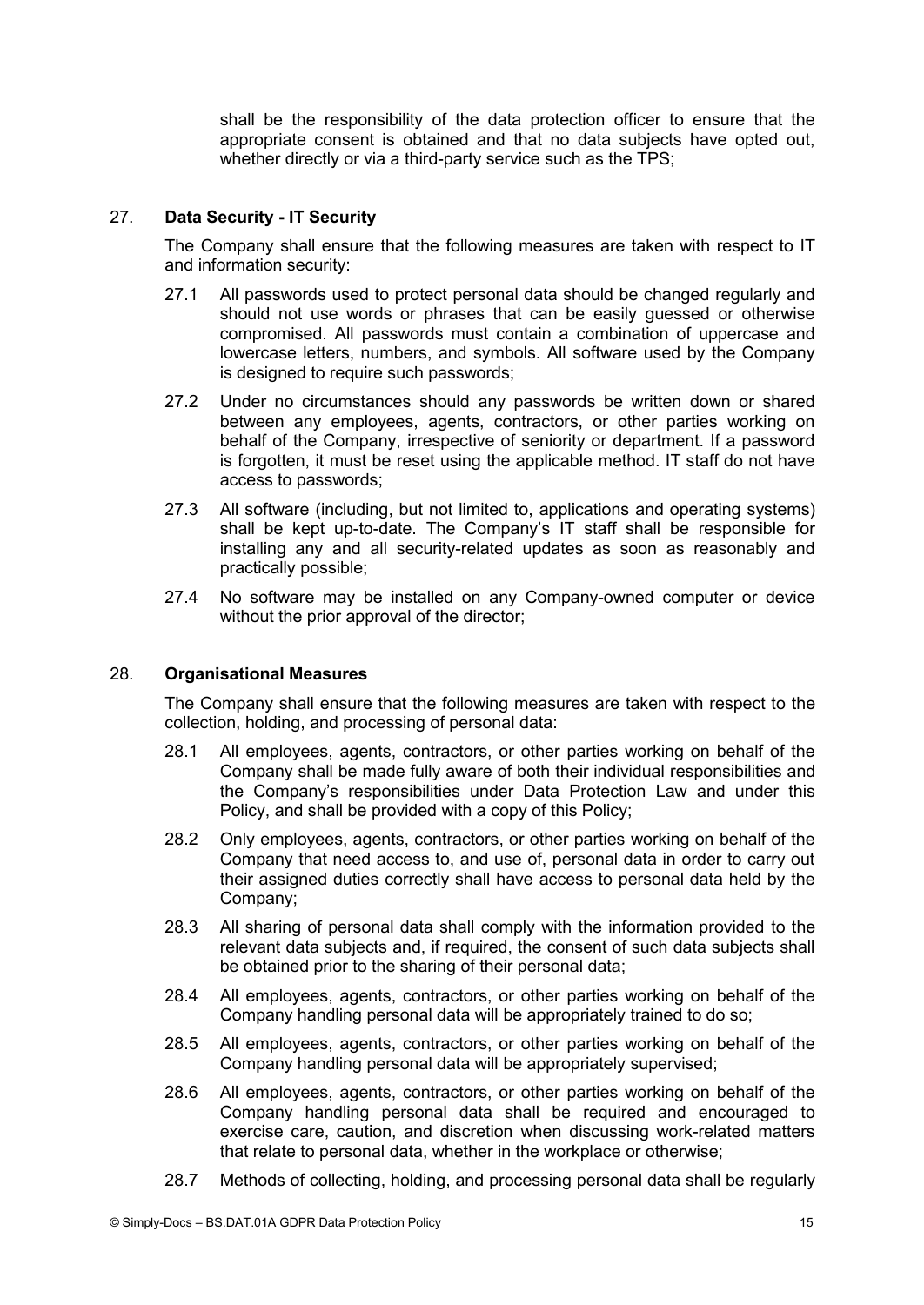evaluated and reviewed;

- 28.8 All personal data held by the Company shall be reviewed periodically, as set out in the Company's Data Retention Policy;
- 28.9 The performance of those employees, agents, contractors, or other parties working on behalf of the Company handling personal data shall be regularly evaluated and reviewed;
- 28.10 All employees, agents, contractors, or other parties working on behalf of the Company handling personal data will be bound to do so in accordance with the principles of Data Protection Law and this Policy by contract;
- 28.11 All agents, contractors, or other parties working on behalf of the Company handling personal data must ensure that any and all of their employees who are involved in the processing of personal data are held to the same conditions as those relevant employees of the Company arising out of this Policy and Data Protection Law;
- 28.12 Where any agent, contractor or other party working on behalf of the Company handling personal data fails in their obligations under this Policy that party shall indemnify and hold harmless the Company against any costs, liability, damages, loss, claims or proceedings which may arise out of that failure;

### 29. **Transferring Personal Data to a Country Outside the EEA**

- 29.1 The Company may from time to time transfer ('transfer' includes making available remotely) personal data to countries outside of the EEA.
- 29.2 The transfer of personal data to a country outside of the EEA shall take place only if one or more of the following applies:
	- 29.2.1 the transfer is to a country, territory, or one or more specific sectors in that country (or an international organisation), that the European Commission has determined ensures an adequate level of protection for personal data;
	- 29.2.2 the transfer is to a country (or international organisation) which provides appropriate safeguards in the form of a legally binding agreement between public authorities or bodies; binding corporate rules; standard data protection clauses adopted by the European Commission; compliance with an approved code of conduct approved by a supervisory authority (e.g. the Information Commissioner's Office); certification under an approved certification mechanism (as provided for in the GDPR); contractual clauses agreed and authorised by the competent supervisory authority; or provisions inserted into administrative arrangements between public authorities or bodies authorised by the competent supervisory authority;
	- 29.2.3 the transfer is made with the informed and explicit consent of the relevant data subject(s);
	- 29.2.4 the transfer is necessary for the performance of a contract between the data subject and the Company (or for pre-contractual steps taken at the request of the data subject);
	- 29.2.5 the transfer is necessary for important public interest reasons;
	- 29.2.6 the transfer is necessary for the conduct of legal claims;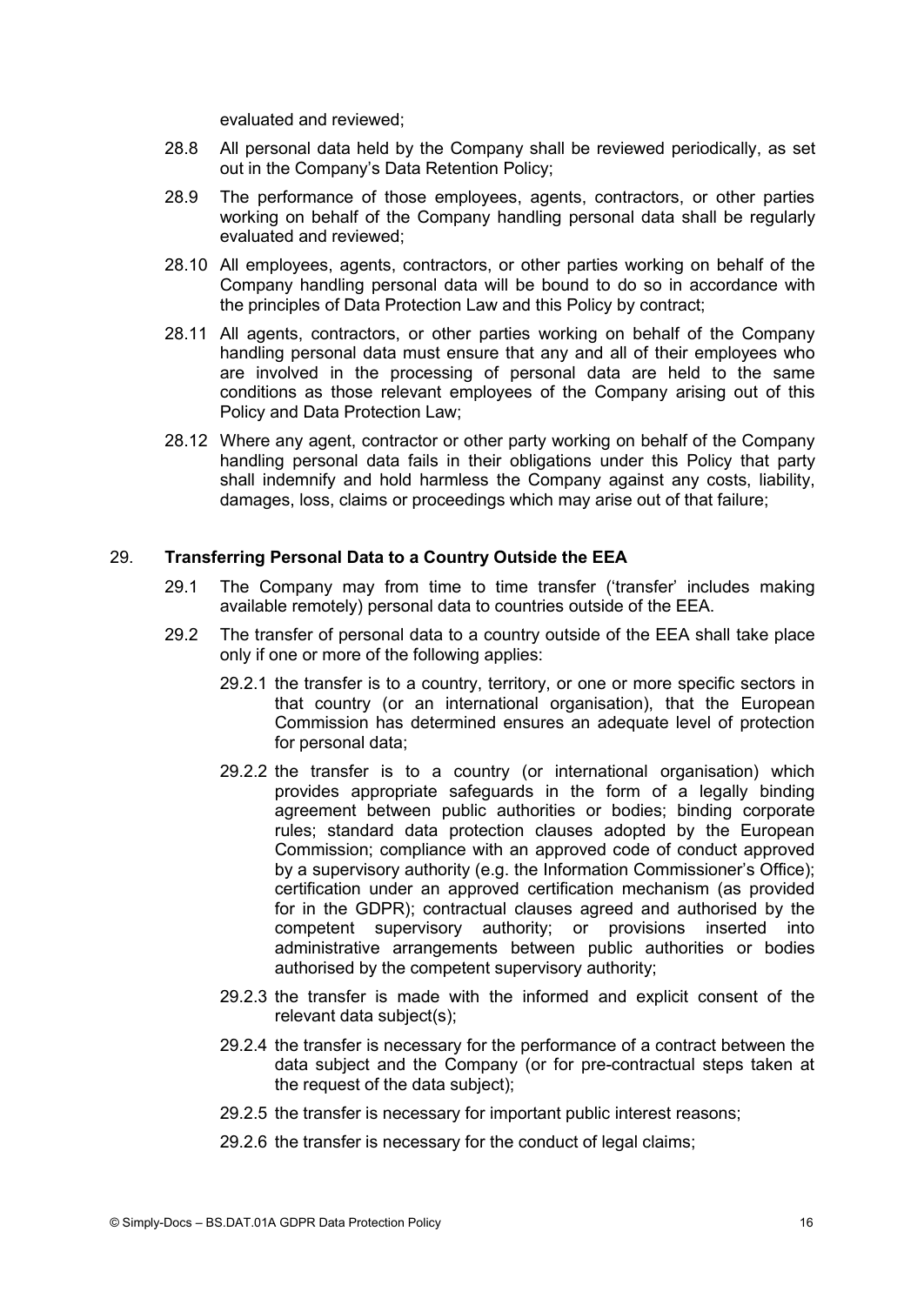- 29.2.7 the transfer is necessary to protect the vital interests of the data subject or other individuals where the data subject is physically or legally unable to give their consent; or
- 29.2.8 the transfer is made from a register that, under UK or EU law, is intended to provide information to the public and which is open for access by the public in general or otherwise to those who are able to show a legitimate interest in accessing the register.

## 30. **Data Breach Notification**

- 30.1 All personal data breaches must be reported immediately to the Company's Data Protection Officer.
- 30.2 If an employee, agent, contractor, or other party working on behalf of the Company becomes aware of or suspects that a personal data breach has occurred, they must not attempt to investigate it themselves. Any and all evidence relating to the personal data breach in question should be carefully retained.
- 30.3 If a personal data breach occurs and that breach islikely to result in a risk to the rights and freedoms of data subjects (e.g. financial loss, breach of confidentiality, discrimination, reputational damage, or other significant social or economic damage), the Data Protection Officer must ensure that the Information Commissioner's Office is informed of the breach without delay, and in any event, within 72 hours after having become aware of it.
- 30.4 In the event that a personal data breach islikely to result in a high risk (that is, a higher risk than that described under Part 32.3) to the rights and freedoms of data subjects, the Data Protection Officer must ensure that all affected data subjects are informed of the breach directly and without undue delay.
- 30.5 Data breach notifications shall include the following information:
	- 30.5.1 The categories and approximate number of data subjects concerned;
	- 30.5.2 The categories and approximate number of personal data records concerned;
	- 30.5.3 The name and contact details of the Company's data protection officer (or other contact point where more information can be obtained);
	- 30.5.4 The likely consequences of the breach;
	- 30.5.5 Details of the measures taken, or proposed to be taken, by the Company to address the breach including, where appropriate, measures to mitigate its possible adverse effects.

#### 31. **Implementation of Policy**

This Policy shall be deemed effective as of 20/07/2019. No part of this Policy shall have retroactive effect and shall thus apply only to matters occurring on or after this date.

This Policy has been approved and authorised by:

**Name:** Damian Griffiths